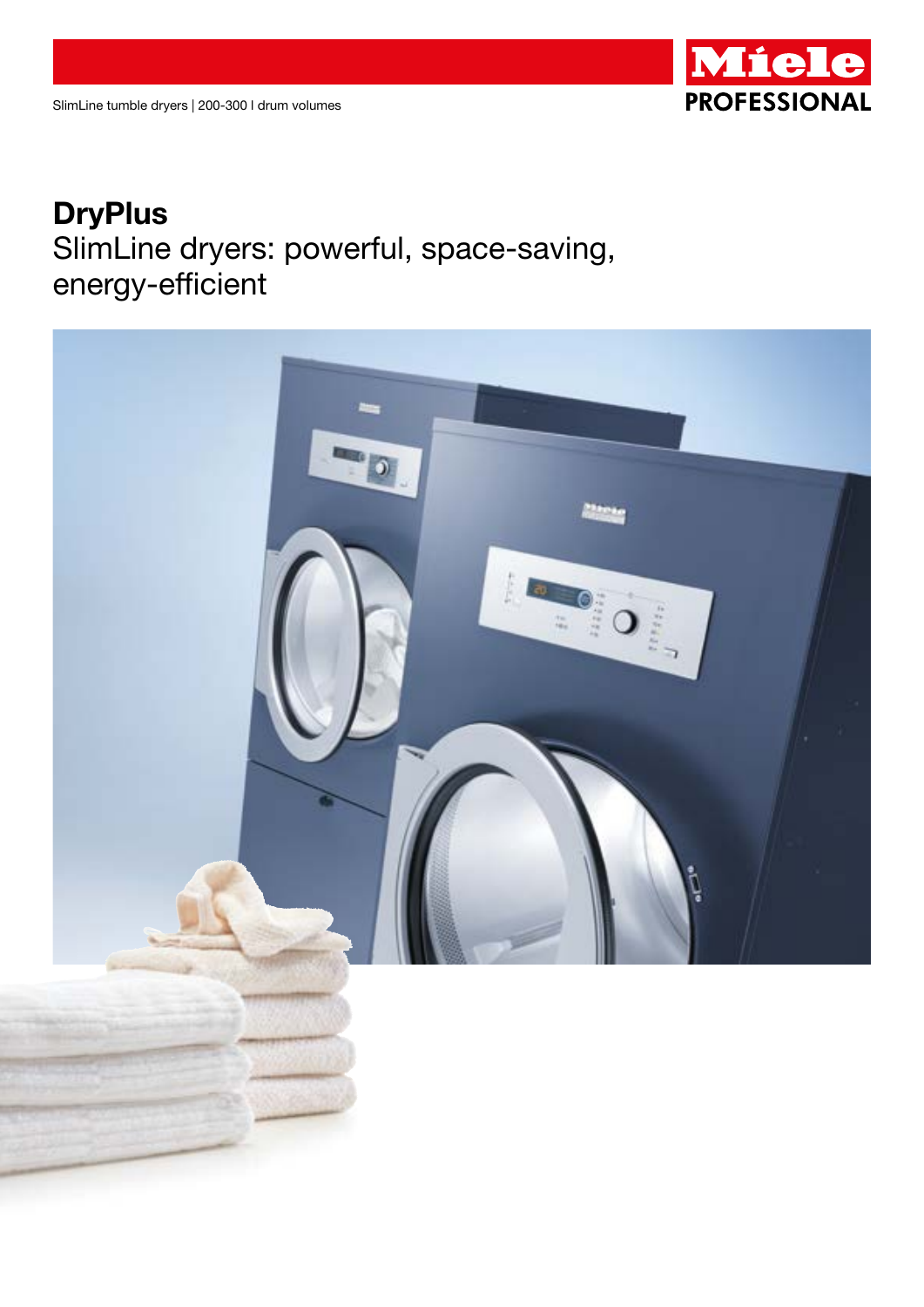# PT 8203 WP The new SlimLine heat-pump tumble dryers



#### Benefits of SlimLine heat-pump dryers

The rising cost of energy demands improved energy efficiency, particularly in the drying process. With the new PT 8203 WP SlimLine dryer, Miele Professional has added a particularly energy-efficient version to its existing range.

With a drum volume of 200 l, the PT 8203 WP is a perfect match for Miele Professional washer-extractors from the Octoplus series with load capacities of 8 and 10 kg.

- 50% lower energy consumption compared with standard SlimLine dryers
- Specific energy consumption of only 0.26 kWh per kg of laundry
- No installation of vent ducting



The heat-pump module on the PT 8203 WP SlimLine tumble dryer is located below the drum. A two-stage filter system ensures the consistently high performance of the heat pump.



In the event of maintenance and servicing, the heat-pump module can simply be pulled out to the front. All components can be cleaned with incredible ease.



Complete encapsulation of the heatpump module ensures optimum heat insulation and reduces sound emissions to an unbeatable 63dB(A). Self-monitoring cooling offers protection against overheating up to an ambient temperature of 43°C.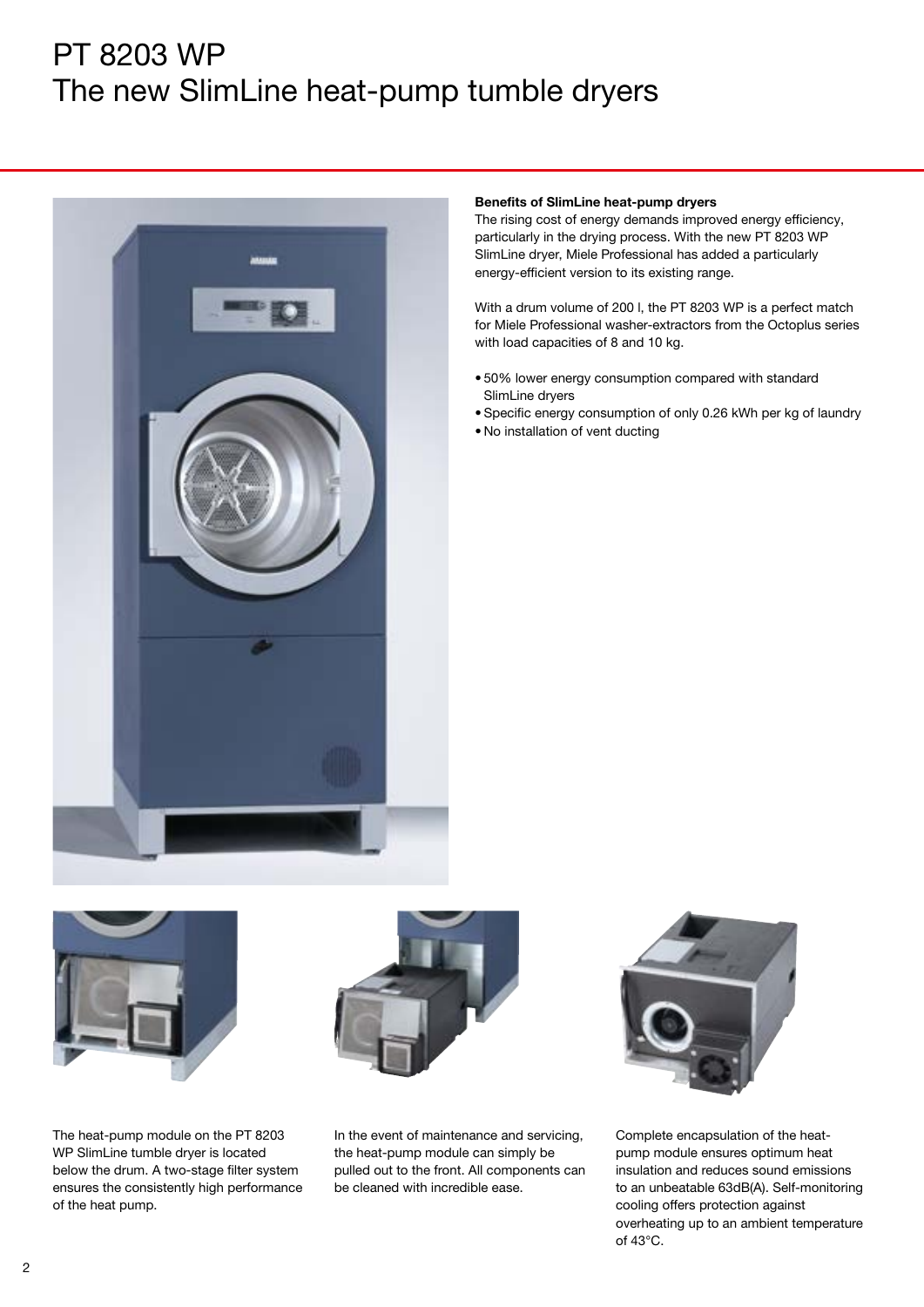# SlimLine tumble dryers: The Miele product portfolio





- Tumble dryer with time controls
- Profitronic B COP controls for coin-op use, e.g. in launderettes
- Pay-by-time controls via connected payment system
- 4 temperature settings: Cold, low, medium high



#### PT 8301 tumble dryer

- Tumble dryer with time controls
- Profitronic B controls
- Time selection via rotary selector
- 5-minute increments from 5-60 mins.
- 4 temperature settings: Cold, low, medium high



## PT 8203 WP and PT 8303 tumble dryers

- Tumble dryer with moisture sensing
- Profitronic B Plus controls
- Programme selection via rotary selector
- Selection of required drying stage and fabric type
- Modifiable programme parameters, e.g. reversing times, residual moisture

| <b>Tumble dryers</b>                              | <b>PT 8203 WP</b> | <b>PT 8301 COP</b> | PT 8301        | PT 8303        |
|---------------------------------------------------|-------------------|--------------------|----------------|----------------|
| Drying system                                     | Heat pump         | Vented             | Vented         | Vented         |
| Load capacity $1:25-1:20$ [kg]                    | $8 - 10$          | $12 - 15$          | $12 - 15$      | $12 - 15$      |
| Drum volume [I]                                   | 200               | 300                | 300            | 300            |
| Electrical connection (EL) 3N AC 380-415 V, 50 Hz | 2.6 kW/3x16 A     | 14.2 kW/3x25 A     | 14.2 kW/3x25 A | 14.2 kW/3x25 A |
| Heater rating                                     | 2.2 kW            | 13.5 kW            | 13.5 kW        | 13.5 kW        |
| Heating type                                      | <b>WP</b>         | $E\cup G$          | EL/G           | EL/G           |
| External dimensions H/W/D [mm]                    | 1800/711/1075     | 1800/711/1089      | 1800/711/1089  | 1800/711/1089  |

 $WP = Heat$  pump,  $EL = Electric, G = Gas$ 



### Benefits of SlimLine dryers

- Compact size (width only 711 mm) facilitates site access
- High-performance dryer on the smallest of footprints
- Open plinth allows use of palletiser (plinth fascia optional)